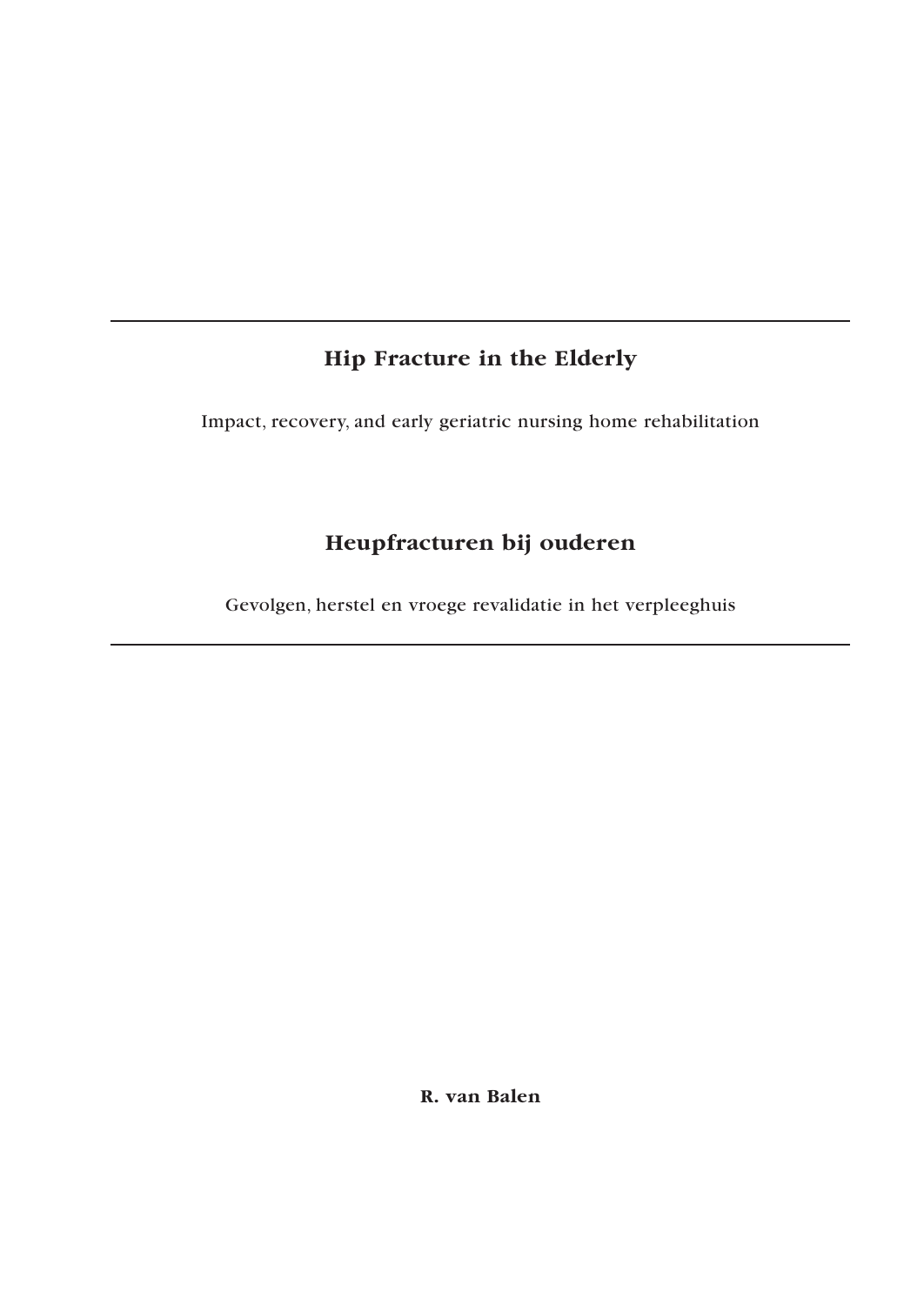### ISBN 90-9016572-X

#### © 2003 R. van Balen

All rights reserved. No part of this thesis may be transmitted in any form or by any means, electronic or mechanical, including photocopying, recording or by any other information storage and retrieval system, without written permission from author.

*Cover design:* www.e-mage.nl

*Printed by:* Argus Rotterdam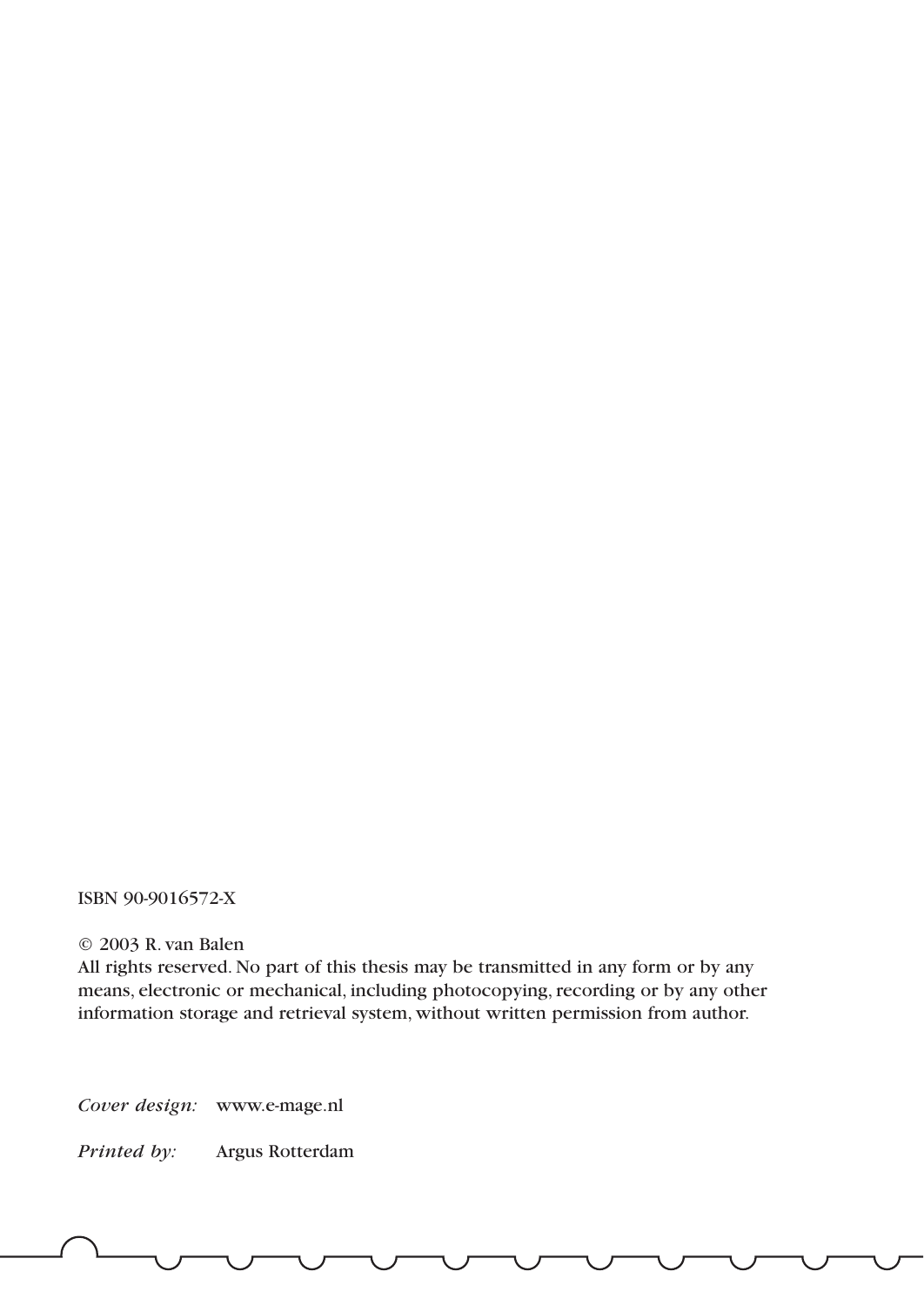### **Hip Fracture in the Elderly**

Impact, recovery, and early geriatric nursing home rehabilitation

## **Heupfracturen bij ouderen**

Gevolgen, herstel en vroege revalidatie in het verpleeghuis

## **Proefschrift**

Ter verkrijging van de graad van doctor aan de Erasmus Universiteit Rotterdam op gezag van de rector magnificus Prof. dr. ir. J.H. van Bemmel

en volgens besluit van het college voor promoties. De openbare verdediging zal plaatsvinden op 19 Februari 2003 om 15.45 uur

door

### **Romanus van Balen**

Geboren te Tomohon, Indonesië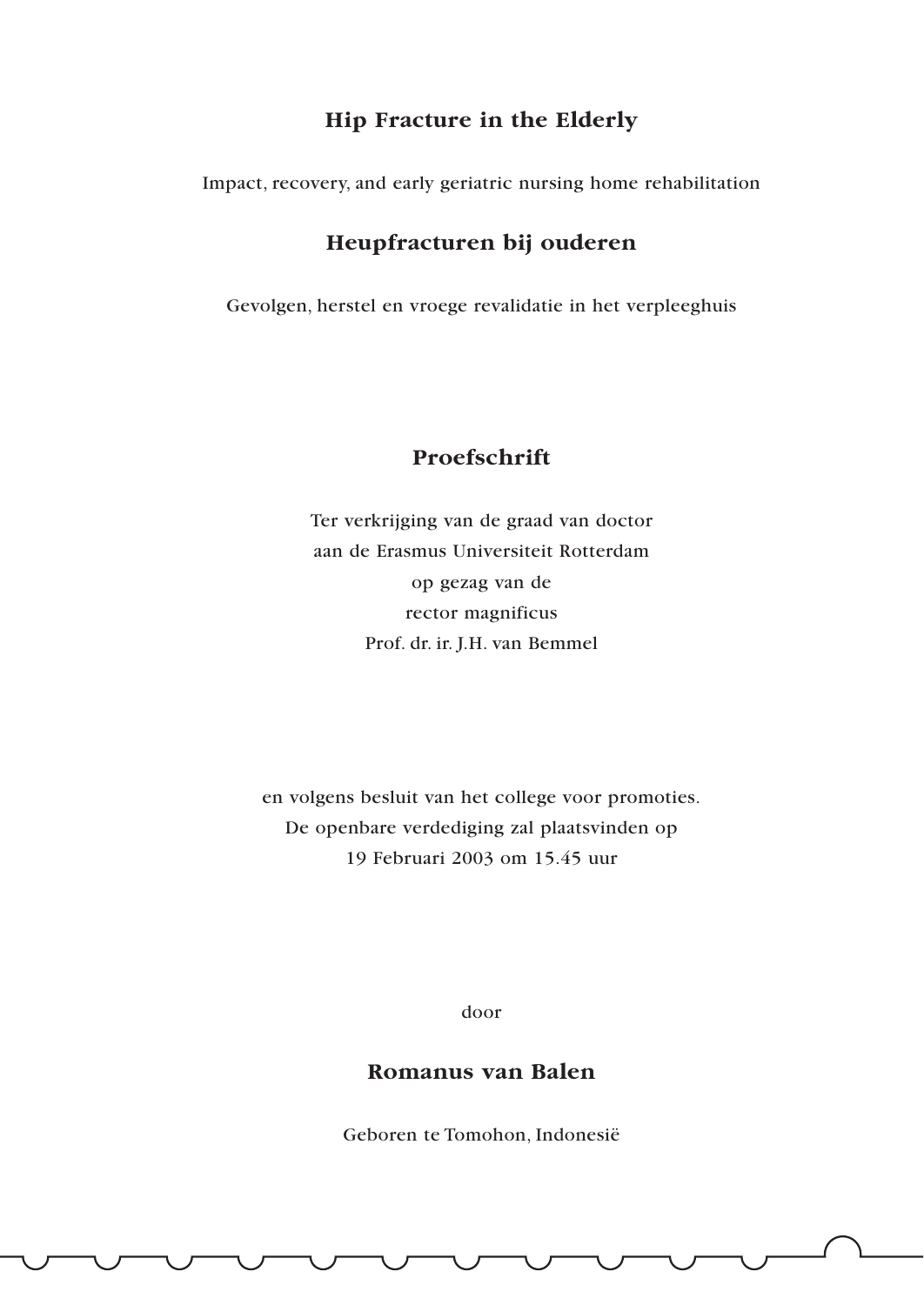## **Promotiecommissie**

#### **Promotoren:**

Prof.dr J.D.F. Habbema Prof.dr.H.J.M. Cools

#### **Copromotor:**

Dr. E.W. Steyerberg

### **Overige leden:**

Prof.dr. J.A.N.Verhaar Prof.dr. J. Passchier Prof.dr. H.J. Stam

The studies described in this thesis were funded by the Katholieke Stichting Verplegings- en Verzorgingsinstellingen (KVV) Rotterdam and the Geriatrisch Centrum en Verpleeghuis Antonius Binnenweg, Rotterdam.

The author gratefully acknowledges the financial support of Geriatrisch Centum en Verpleeghuis Antonius Binnenweg to the publication of this thesis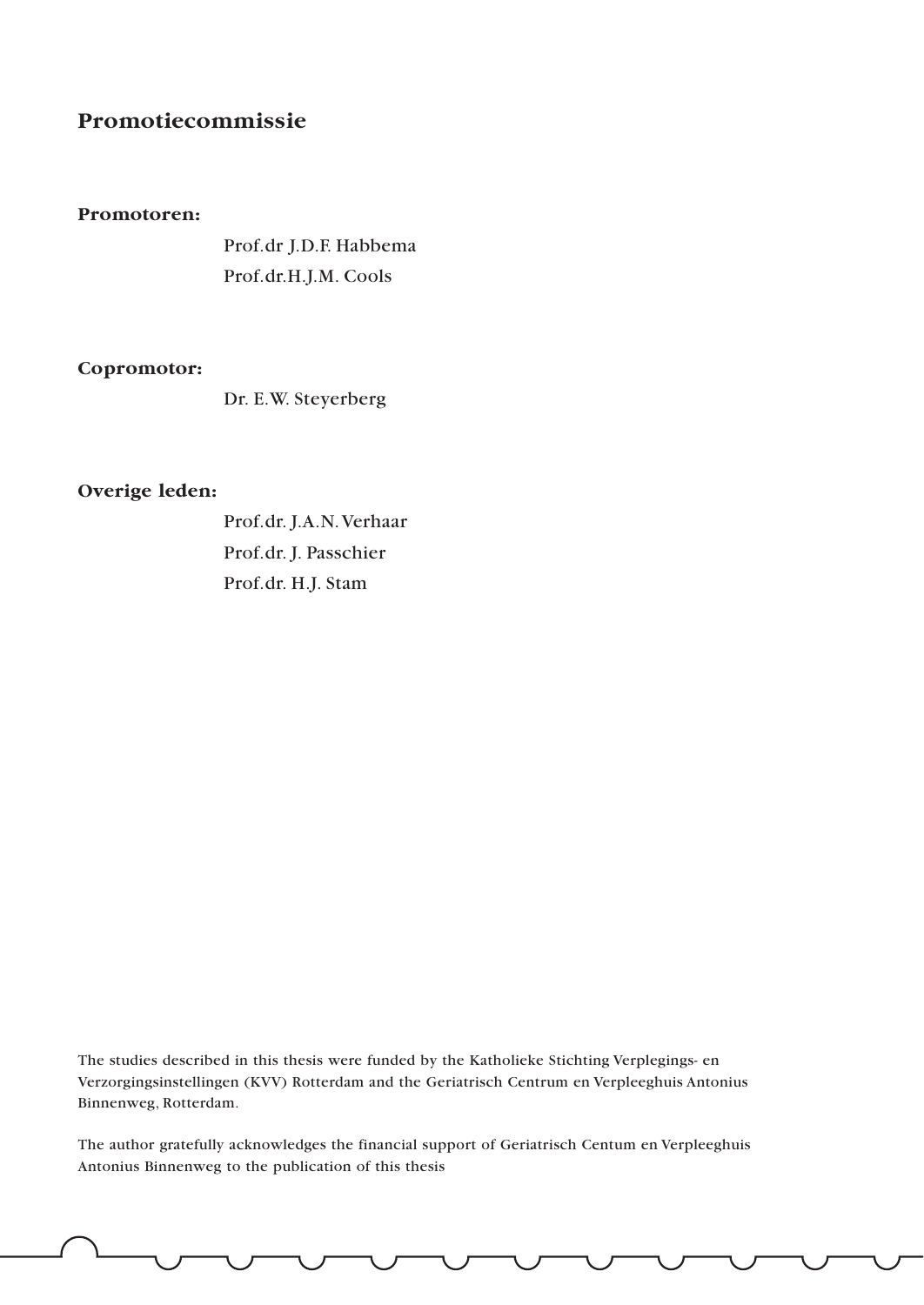*"One more cup of coffee for the road One more cup of coffee before I go To the valley below"*

(Bob Dylan)